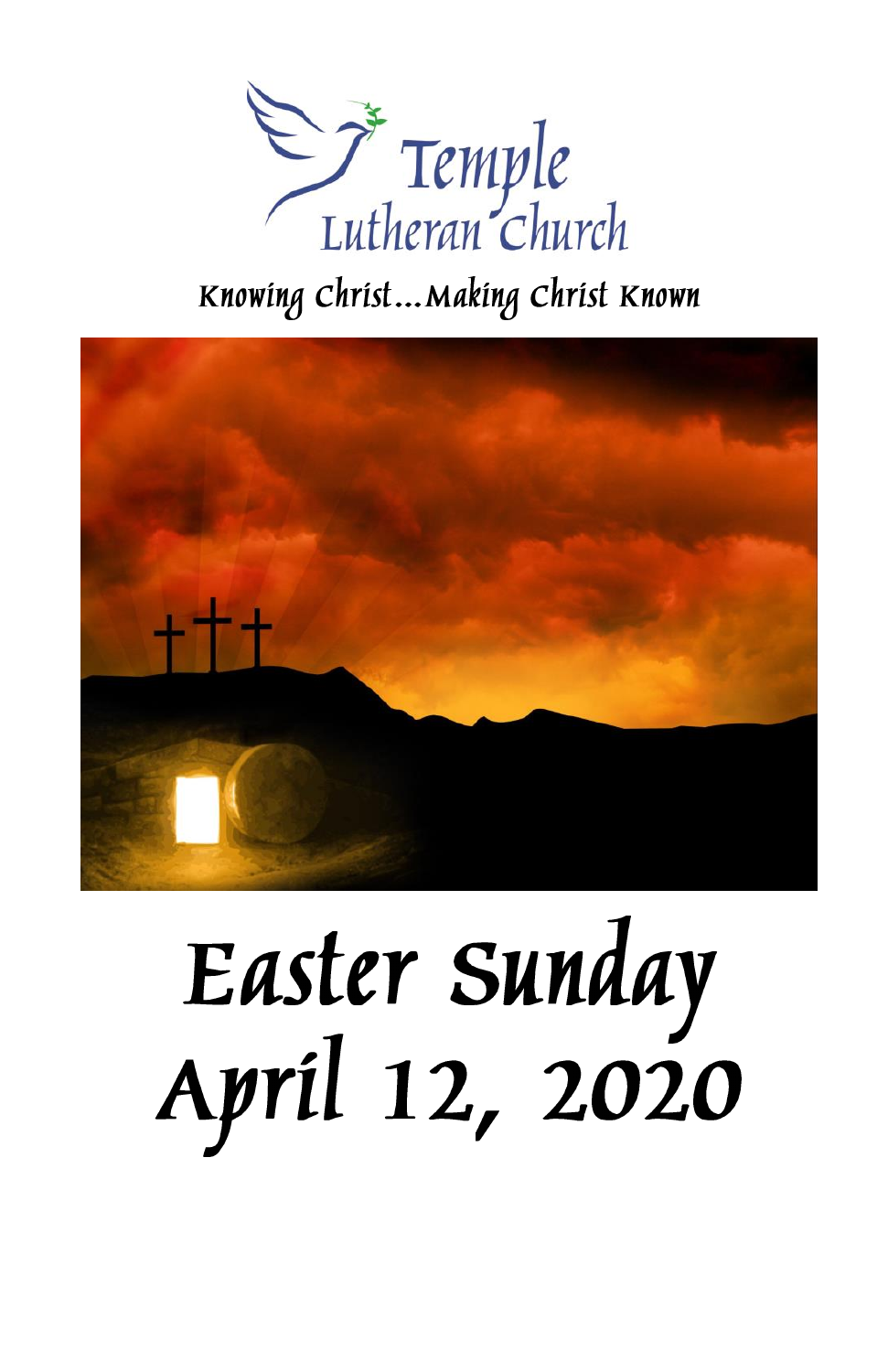**WELCOME TO**



501 Brookline Blvd, Havertown, PA 19083 — (610) 446-3270 www.templelutheran.org

*OUR MISSION – "TO KNOW CHRIST AND MAKE CHRIST KNOWN"*

# **Visiting today? Welcome! April 12, 2020 Notes for Today's Services**

# **We hope that you will be able to join with us in worship through the live streaming on the website templelutheran.org**

**OFFERING** *- During today's service we cannot collect an offering for the mission of the church, including the care of those in need. At Temple Lutheran Church, we acknowledge financial stewardship to be an act of discipleship, done in response to the Good News of God's love. As you hear God's Word today and consider the ways God has blessed you, we invite you to share only what God is calling you to share. We thank you for your generous gifts, and assure you that your donations will help to transform lives as we come to know Christ, and make Christ known throughout Havertown and the world. Please mail checks to the church.*

*While we are all social distancing, the work and expenses of the church continue. Please consider e-giving as a way to continue meeting your pledge to Temple during this time. Contact our Financial Secretary at finsecretary@templelutheran.org for information or the form to do this.*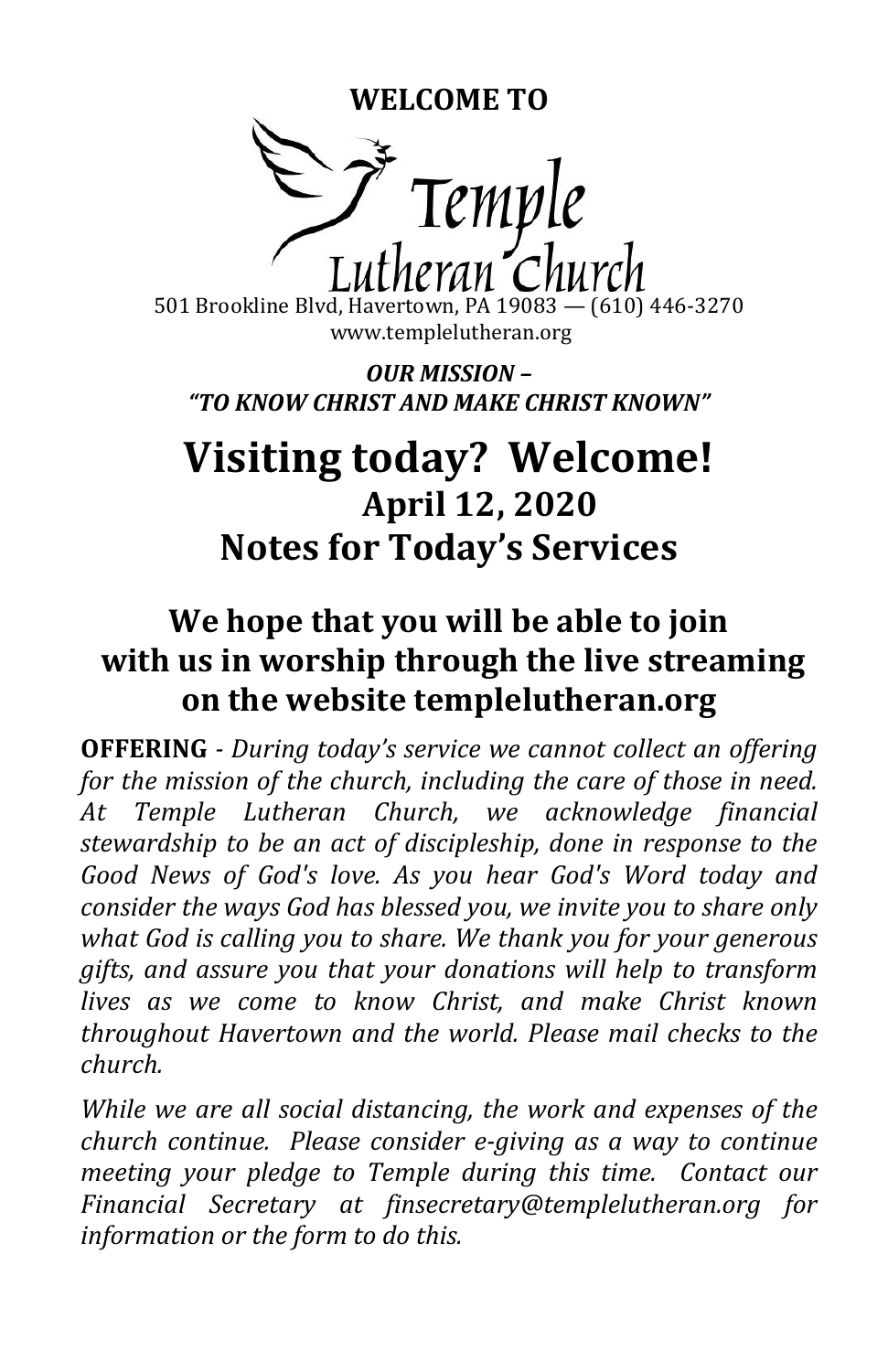### **Today's Bible Readings GOSPEL READING: MATTHEW 28:1-10**

<sup>1</sup>After the sabbath, as the first day of the week was dawning, Mary Magdalene and the other Mary went to see the tomb. 2And suddenly there was a great earthquake; for an angel of the Lord, descending from heaven, came and rolled back the stone and sat on it. 3His appearance was like lightning, and his clothing white as snow. 4For fear of him the guards shook and became like dead men. 5But the angel said to the women, "Do not be afraid; I know that you are looking for Jesus who was crucified. 6He is not here; for he has been raised, as he said. Come, see the place where he lay. <sup>7</sup>Then go quickly and tell his disciples, 'He has been raised from the dead, and indeed he is going ahead of you to Galilee; there you will see him.' This is my message for you." <sup>8</sup>So they left the tomb quickly with fear and great joy, and ran to tell his disciples. 9Suddenly Jesus met them and said, "Greetings!" And they came to him, took hold of his feet, and worshiped him. 10Then Jesus said to them, "Do not be afraid; go and tell my brothers to go to Galilee; there they will see me."

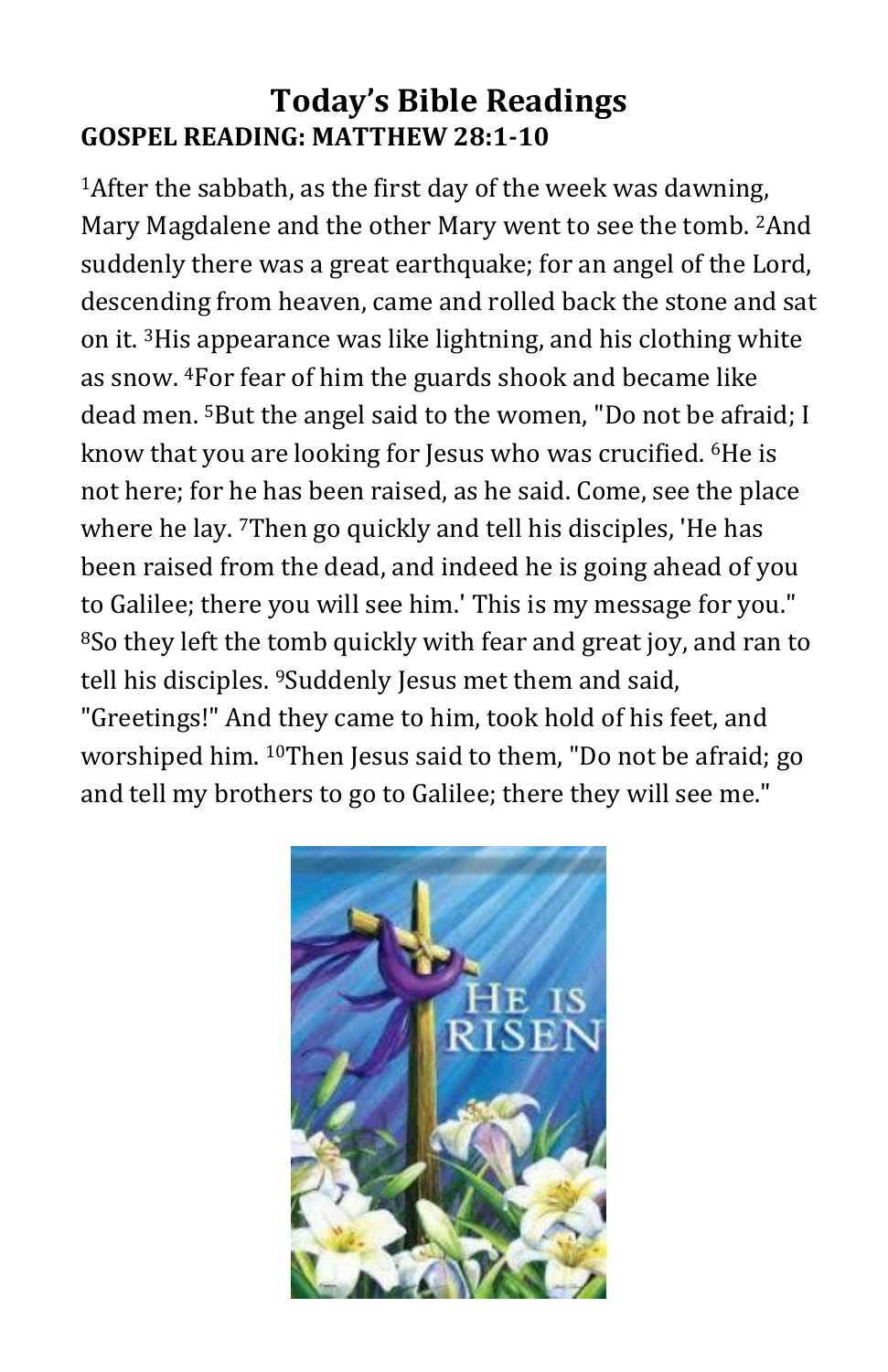# **CAFÉ**

We will be holding a virtual Cafe right after the live-streamed service this Sunday! We will be opening a one-hour video conference for people to touch base, connect, and virtually socialize. Details will be posted using the chat-box feature of the Temple Lutheran YouTube channel live-streaming the Service on Sunday. Stay tuned and hope you can join us.

#### **FOOD PANTRY**

Check the website [https://tlcfoodpantry.com](https://tlcfoodpantry.com/)





**RED CROSS BLOOD DRIVE** We collected 51 pints. Thank you to everyone who participated.

#### **PLEASE REMEMBER IN YOUR PRAYERS:**

**For Healing and Encouragement** Angie, Paul Arata, Geoff Bailey, Keith Bailey, Fernando Batista, Brendan Bell, Meredith Blanton Gaines, John Burd, Nancy Butler, Mike Carr, Linda Clack, Marion Crawford, Noah Davis, Bobbie Delaney, Gordon Dershimer, Declan Devlin, Chase Doyle and Adam, Mary England, Christie Ennis, Gil Eubank, Sr., Bill Faust, Shane Faust, David Fitch, Kristine Ferguson-Franklin, Lois Ann Forgess-Oler, Lois Gabbott, Patty Gardner, Todd Gasper, Mike, Lisa and Sandy Harms, Florence Homer, Craig Jamgochian, Gina Kapusniak, Kim Komar, Louis F. Lamoreux, Jean Long, Jason Luther, Madison Lynn, Pat Mannion, Janet Marinari, Bridget Marley, Mary Ann Mittleman, Sister Judy Moellet, Audie Murphy, Betty Pagan, Carmen Palacios, Linda Palisano, Jeanne Pocock, Marita Reardon, Susan Rush, Merry Snyder, Karen Spangler, Vera Spangler, Benny Strain, Gaetan Termini, Dick Torti, Frankie Vlassopoulos, Lily Walker, Barbara Ward, Philip White, Linda Wilke, The Family and Friends of Pastor Fred McElderry.



Thank you to everyone who is making live streaming the Sunday Service possible. For the musicians – Sarah Foss, Florrie Marks, Amanda Quillen

and Mark Wallace, for the audio-visual tech man – Kyle Barger, for the creative children's activities – Juli Pierdomenico and Pastor Tim.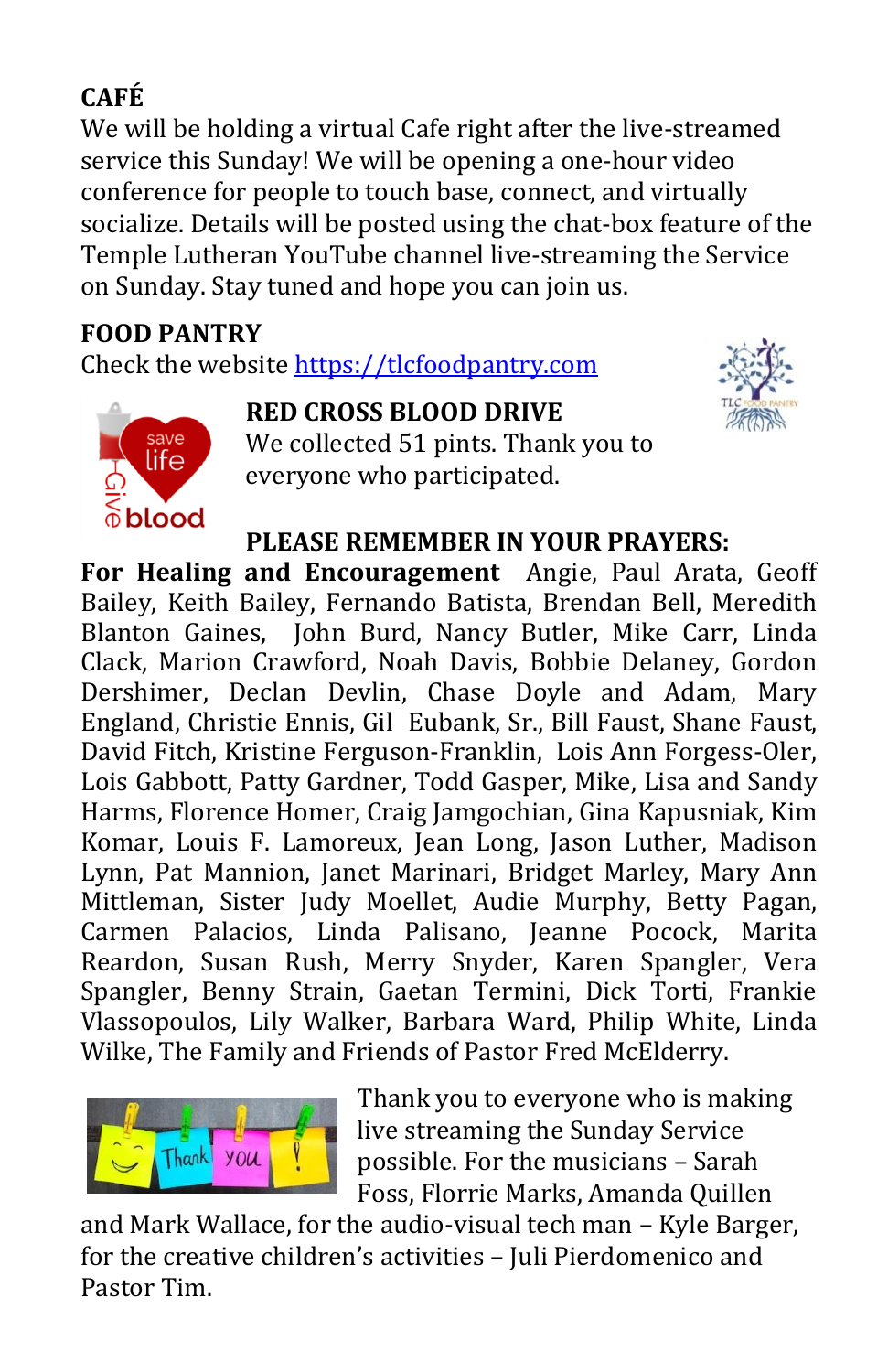#### **ANNOUNCEMENTS: Johansen Family Meal Train**



We have set up a sign-up genius sheet to provide dinner for the Johansen's for the next month. Please sign up and with your "acts of service" let them know they are loved. [Johansen](https://www.signupgenius.com/go/10C0B45AEA82AABFA7-johansen)  [Family Meal Train](https://www.signupgenius.com/go/10C0B45AEA82AABFA7-johansen)

#### **DONATING TO TEMPLE**

While we are all social distancing, the work and expenses of the church continue. There are now many ways you can now donate to TLC

- Mail a check to the church office
- Authorize payment through your bank
- Sign up for electronic giving with Nancy Hallowell Questions? Contact [Nancy Hallowell](mailto:nancy.hallowell@gmail.com)
- Use the PayPal link on the website or in Temple Connections or below.



#### **PART TIME HELP WANTED**:



Local start up company needs help 1-3 days a week. Some heavy lifting is required. Interested? Please text Gail at (610) 517-0304.



#### **STOLE MAKING PROJECT**

This year we are making stoles to celebrate the 50-40-10 Anniversary of Ordination in the ELCA - 50 years for

ordination of women, 40 years for ordination of women of color and 10 years for ordination of members of the LGBTQIA+ community. We are recruiting sewers from all over the Synod (and beyond) to make the stoles and deliver them to the Synod Assembly (which has been postponed from May 1). We have packets available which include a paper pattern, a ready-toiron-on logo and instructions. Please let me know if you would be interested in making one or more stoles or if you have extra fabric we could use. Thanks. Janet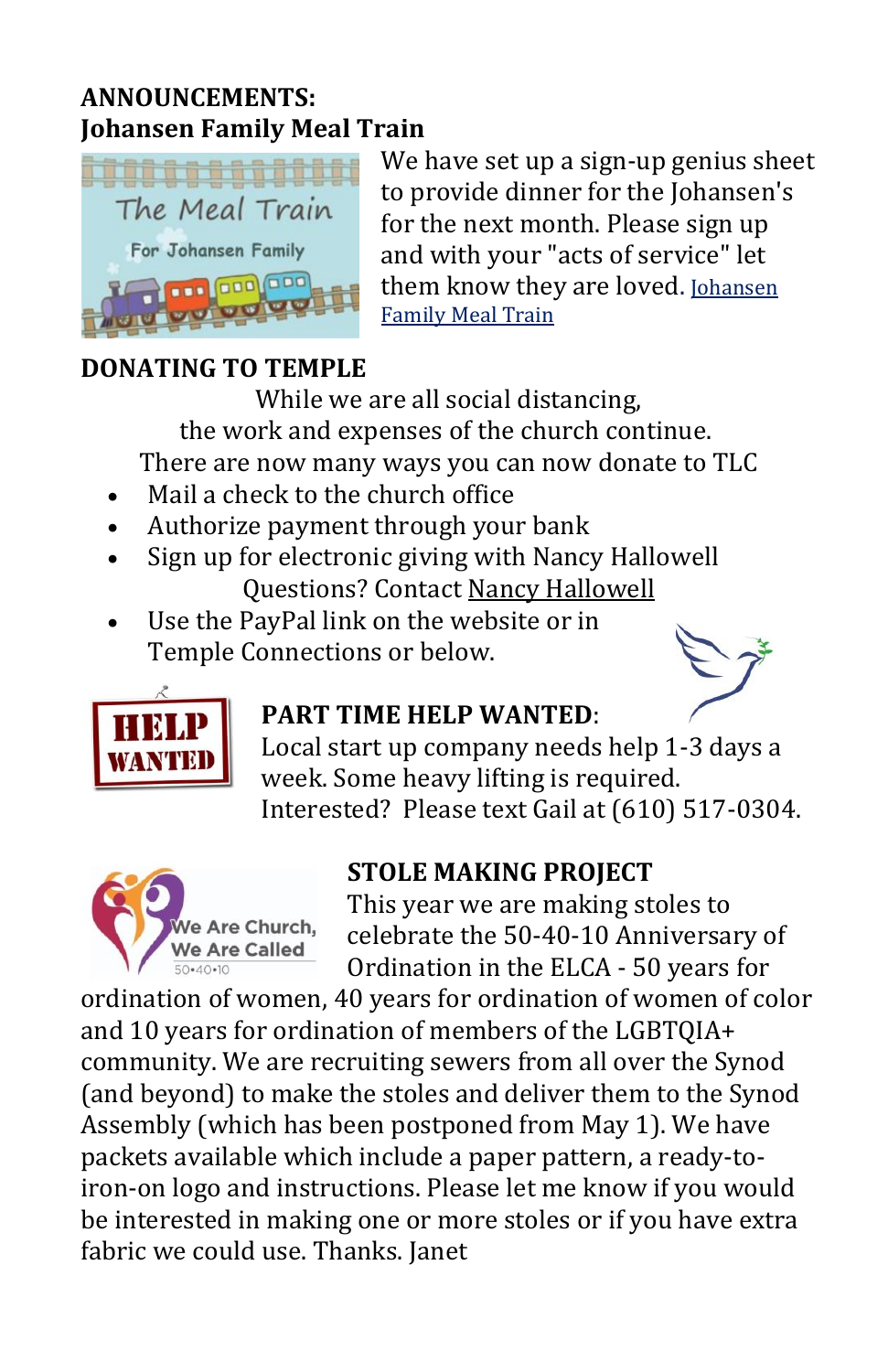

2020

The flowers on the front steps of church are presented by:

*Susan Best and Fran Talarowski in memory of Albert Best, Rose and Fran Talarowski, Florence Evans and Anna Styer.*

*Mrs. Connie Bradley in memory of Evelyn Plumridge, Dianne Collins, Julia and Louis Geczy and Mary O. Plumridge.* 

*Janet and Dick Bruss in memory of Mum, Joyce Codner and Dad, Fred Bruss and in honor of Dad, Bill Codner and Mom, Pauline Bruss.*

*The Burd family in honor of the first responders (medical staff, store clerks and delivery drivers) of COVID19.*

*Kristy Burko in celebration of my 4 children - May they continue to grow, be strong, and find happiness here in Havertown; in memory of all the loved ones lost during this pandemic and in thanks and appreciation of all the healthcare workers, essential workers, volunteers and neighbors who have fought this fight for others.*

*Sue and David Cook in honor of my parents, Stockton and Lois Snyder and Dave's parents, William and Elizabeth Cook - all of them were young children during the 1919 Pandemic and my father's dad Percy Snyder who died of that flu.* 

*Jeanne Daniels in memory of my loving parents, Frank and Constance Loeb.*

*Kathy and Jim Farally in support of all small businesses.*

*Tom and Lois Gasper in honor of our men and women in the Armed Services.*

*Nancy and Roy Hallowell in honor of our children and grandchildren.*

*Bill and Eileen Keaveney in memory of Mary and Dutch Keaveney, John and Laura Hegarty, and Jerry and Thomas Keaveney.*

*Jim and Chris Lenhardt.*

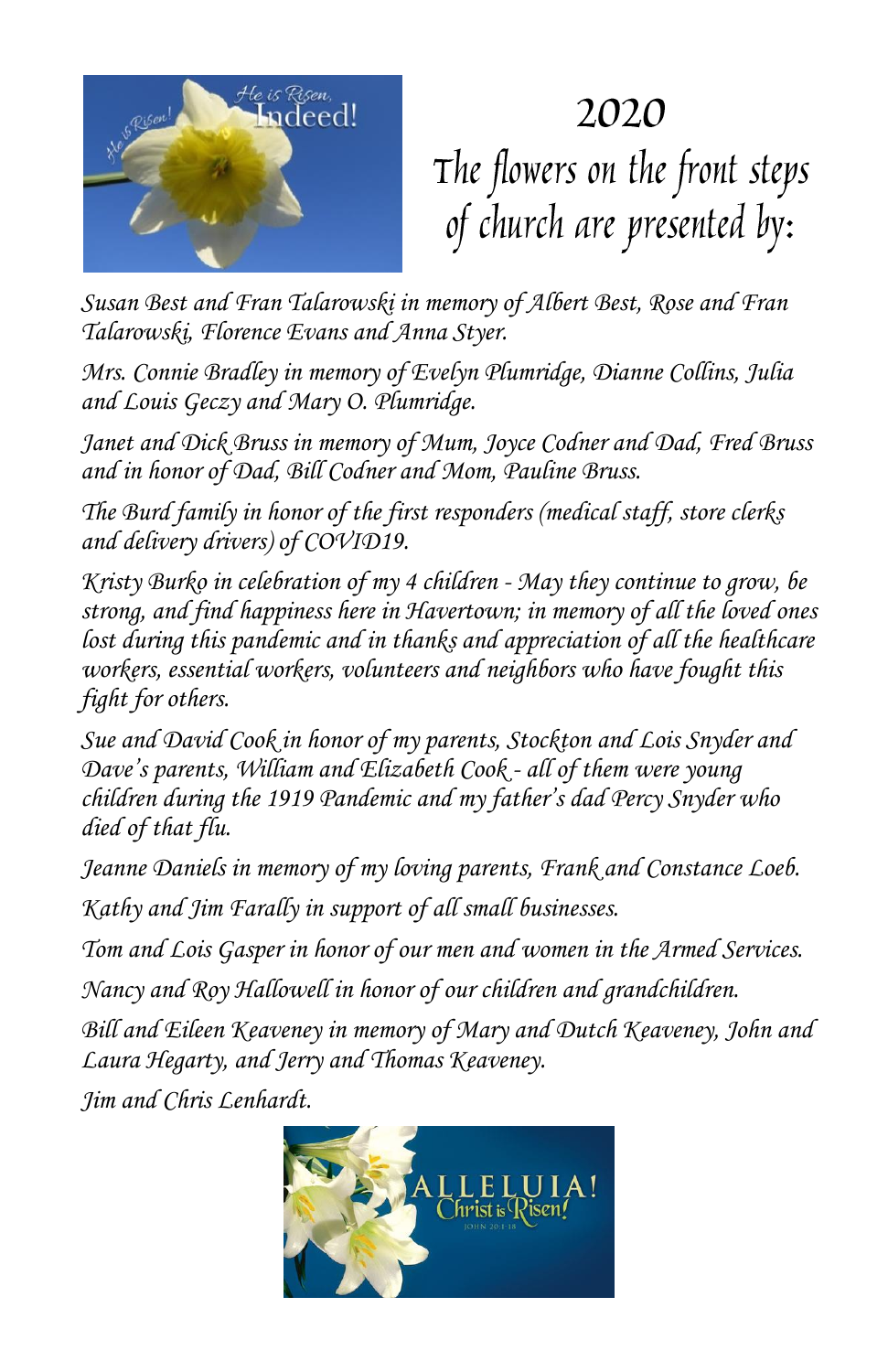